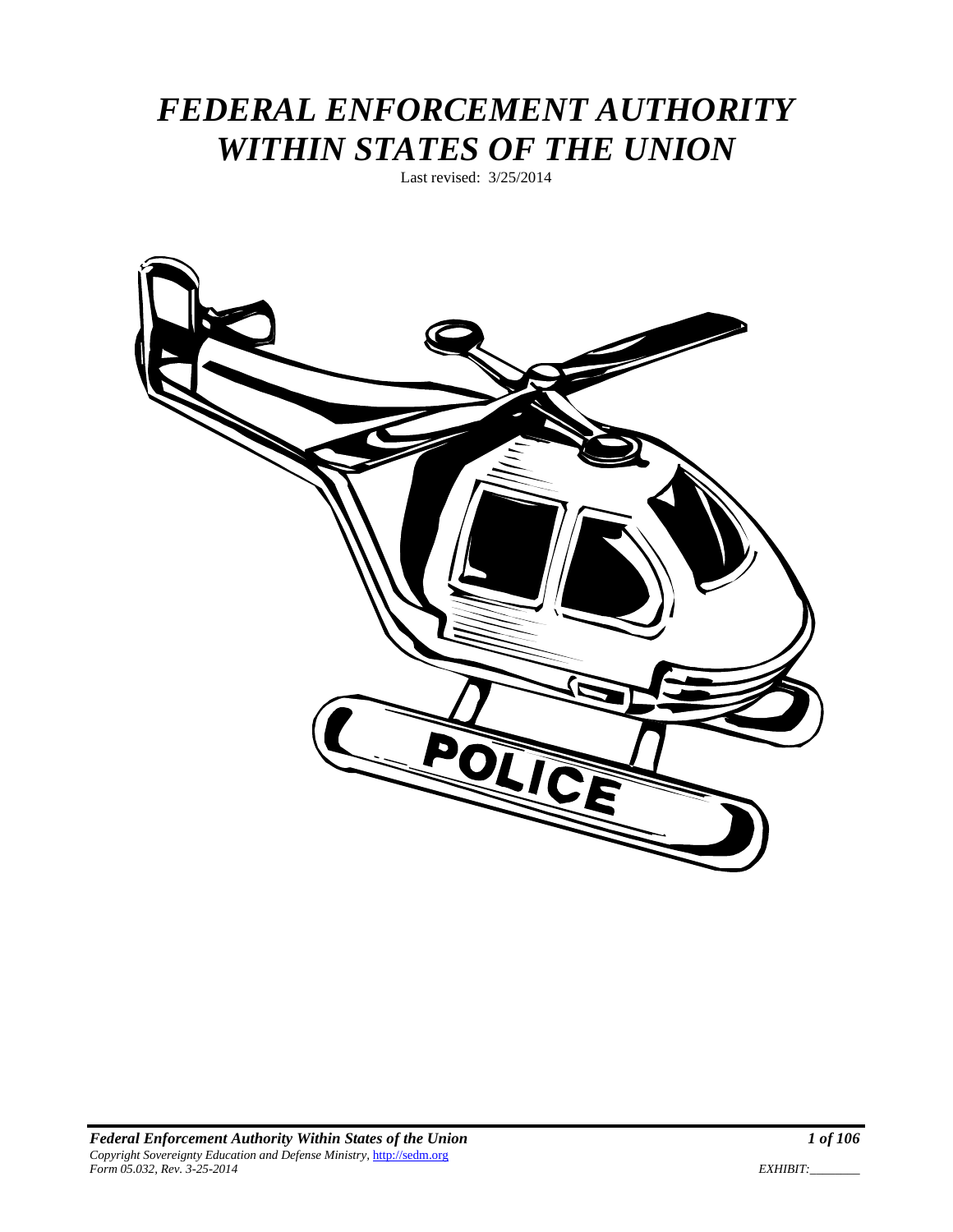#### **TABLE OF CONTENTS**

| 1                       |            |                                                                                                                |  |
|-------------------------|------------|----------------------------------------------------------------------------------------------------------------|--|
| 2                       |            |                                                                                                                |  |
| 3                       |            |                                                                                                                |  |
| $\overline{\mathbf{4}}$ |            |                                                                                                                |  |
| 5                       |            | Discerning the Lawful Target of Enforcement of a Specific Statute Based on the Way it is                       |  |
|                         |            |                                                                                                                |  |
| 6                       |            | Groups Specifically Exempted from Requirement for Federal Register Publication 28                              |  |
|                         | 6.1        |                                                                                                                |  |
|                         | 6.2        |                                                                                                                |  |
|                         | 6.3        |                                                                                                                |  |
| 7                       |            | Techniques for determining whether a particular statute has implementing regulations                           |  |
|                         |            |                                                                                                                |  |
| 8                       |            | Corroborating Evidence Supporting the Conclusions in this Memorandum45                                         |  |
|                         | 8.1<br>8.2 |                                                                                                                |  |
|                         | 8.3        |                                                                                                                |  |
|                         | 8.4        | Definitions within the Internal Revenue Code limit the I.R.C. to the District of Columbia and the U.S.         |  |
|                         |            |                                                                                                                |  |
|                         | 8.5        |                                                                                                                |  |
| 9                       |            |                                                                                                                |  |
|                         | 9.1        |                                                                                                                |  |
|                         | 9.2        |                                                                                                                |  |
|                         | 9.3        | Secretary of the Treasury Required to Give "Notice" in the Federal Register of Requirement to file a return or |  |
|                         | 9.4        | Why it is UNLAWFUL for the I.R.S. to enforce Subtitle A of the Internal Revenue Code within states of the      |  |
|                         |            |                                                                                                                |  |
|                         | 9.5        |                                                                                                                |  |
|                         | 9.6        |                                                                                                                |  |
|                         | 9.7        |                                                                                                                |  |
| 10                      |            | How to Use Information in This Pamphlet to Challenge Government Enforcement                                    |  |
|                         |            |                                                                                                                |  |
| 11                      |            | Rebutted Objections by the Government to The Content of this Document77                                        |  |
|                         |            |                                                                                                                |  |
|                         | 11.2       | IRS Notice 2010-33, Frivolous Positions: Internal Revenue Code is "ineffective or inoperative" because no      |  |
|                         |            |                                                                                                                |  |
|                         |            |                                                                                                                |  |
| 12                      |            |                                                                                                                |  |
| 13                      |            |                                                                                                                |  |
| 14                      |            | Questions that Readers, Grand Jurors, and Petit Jurors Should be Asking the Government96                       |  |

### **TABLE OF AUTHORITIES**

#### **Constitutional Provisions**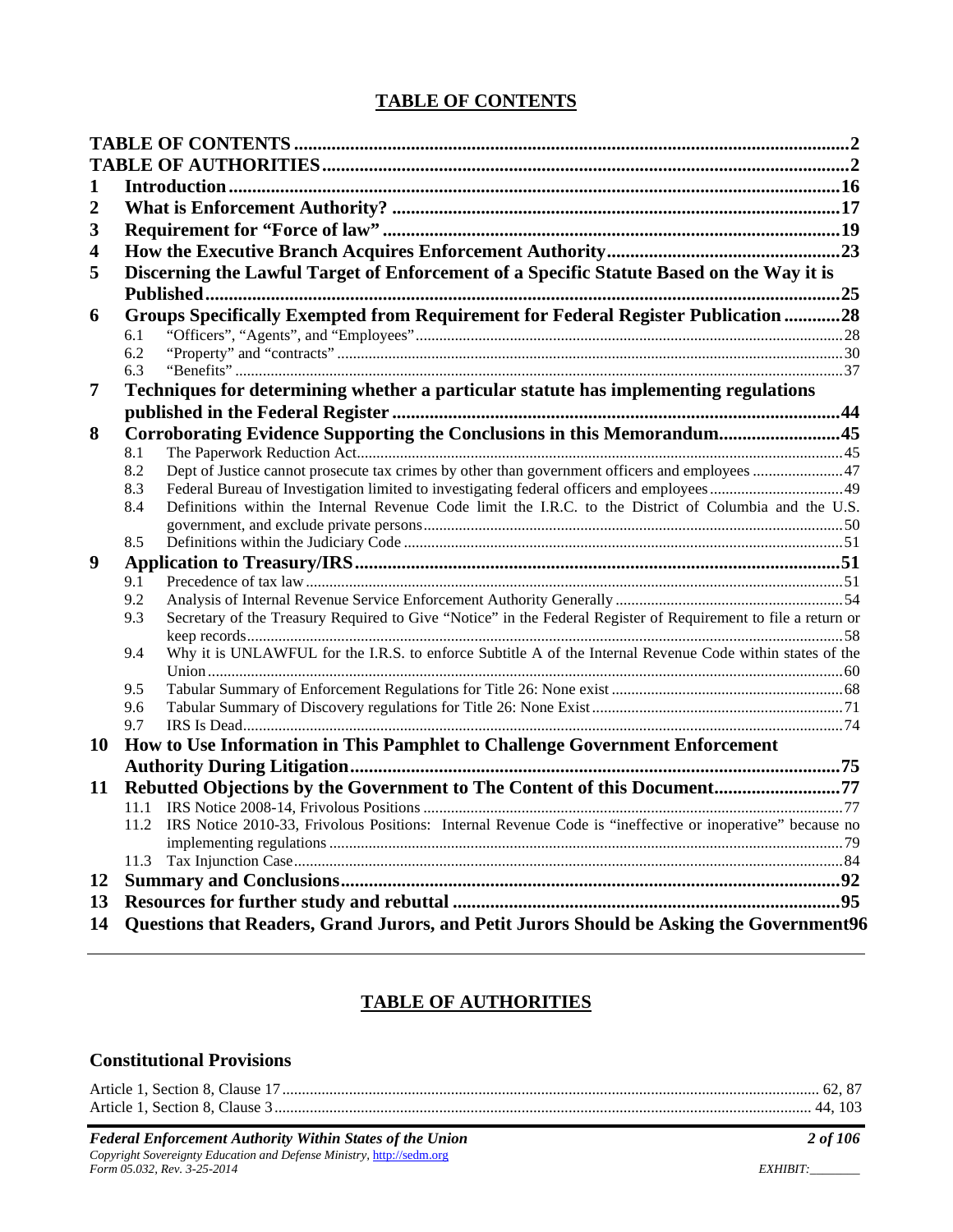#### **Statutes**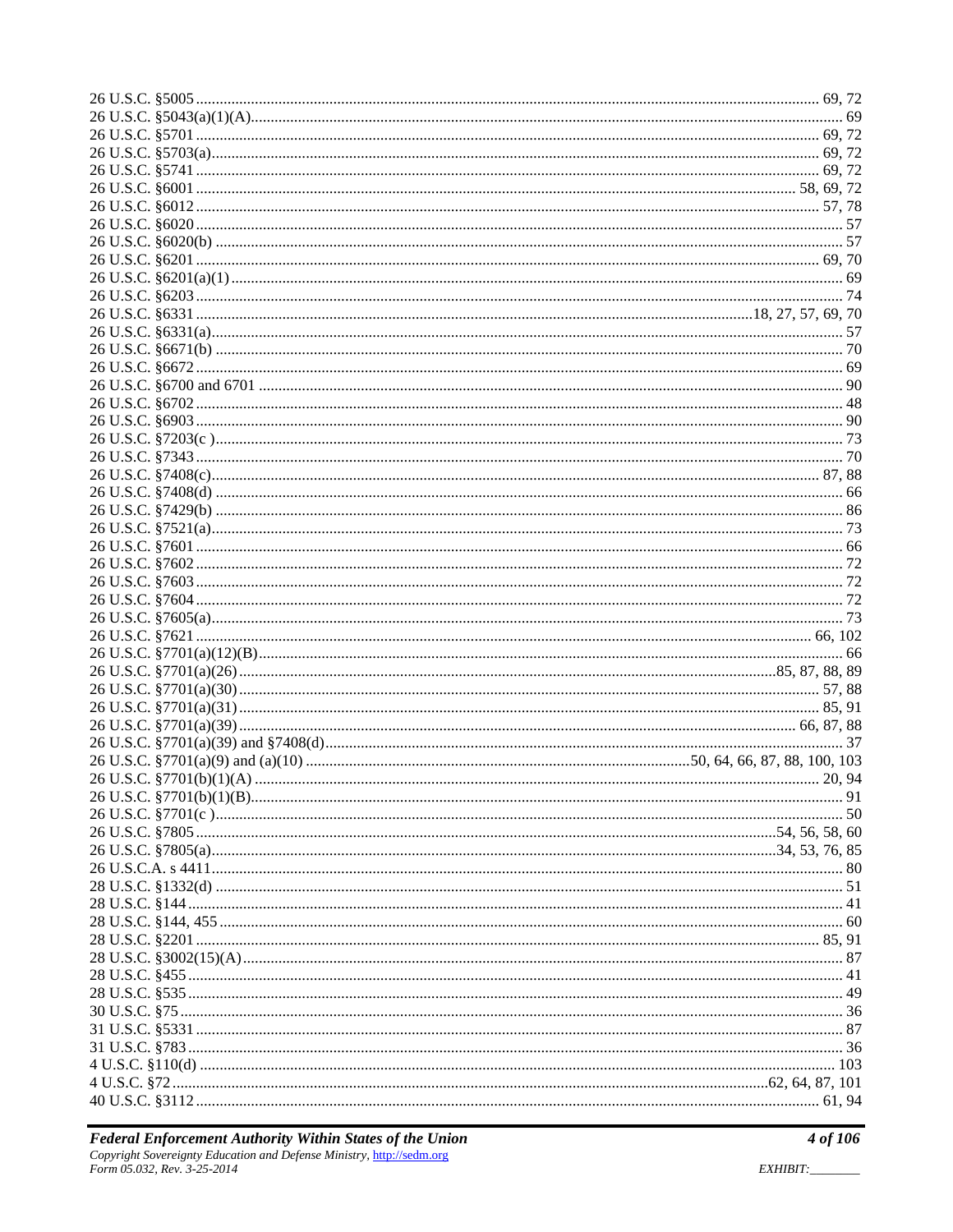| 55     |
|--------|
|        |
|        |
|        |
|        |
|        |
|        |
|        |
|        |
|        |
|        |
|        |
|        |
|        |
|        |
|        |
|        |
|        |
|        |
|        |
|        |
|        |
|        |
|        |
|        |
|        |
|        |
|        |
|        |
|        |
|        |
|        |
| 25, 78 |
|        |
|        |
|        |
|        |
|        |
|        |
|        |
|        |
|        |
|        |
|        |
|        |
|        |
|        |
|        |
|        |
|        |
|        |
|        |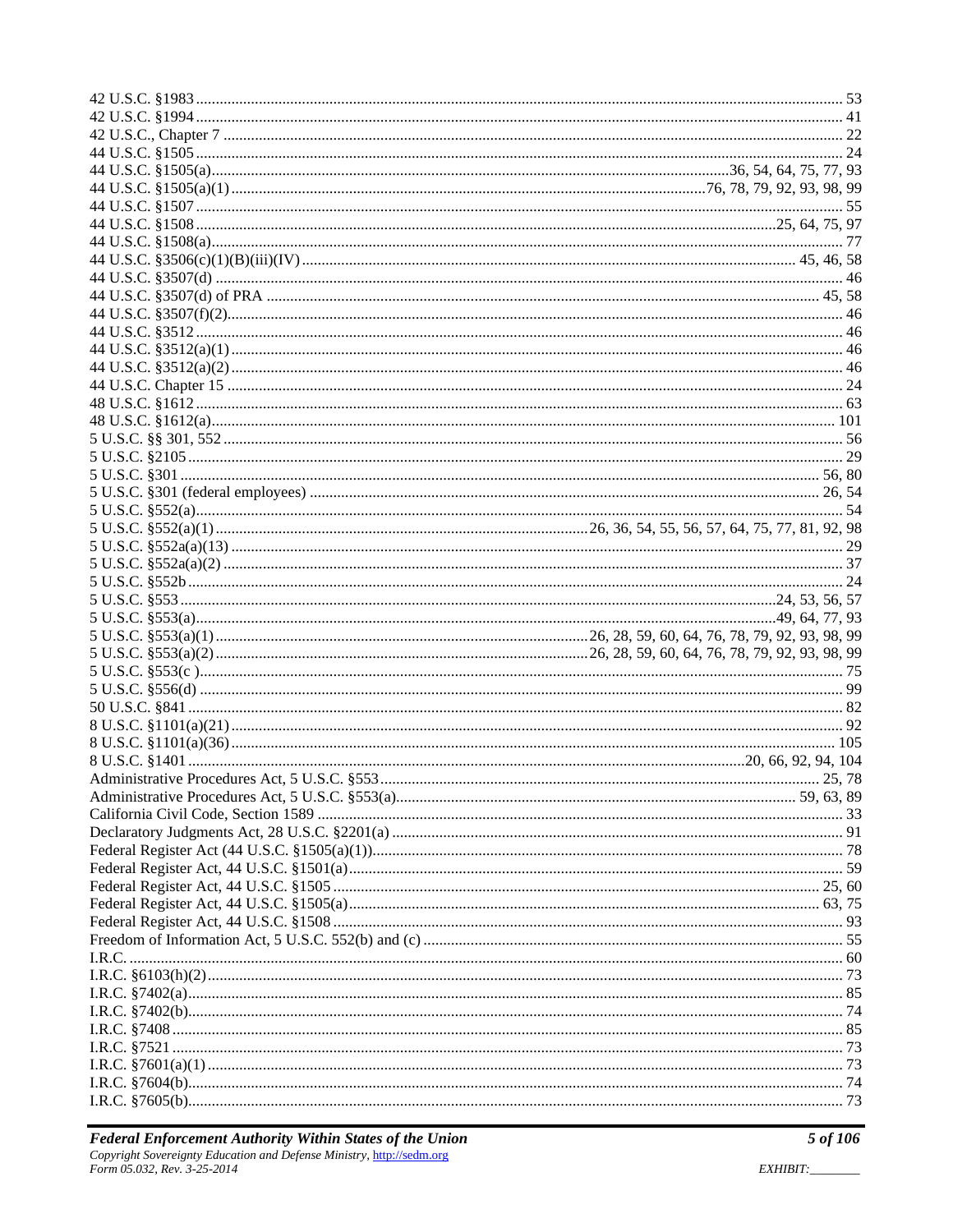# **Regulations**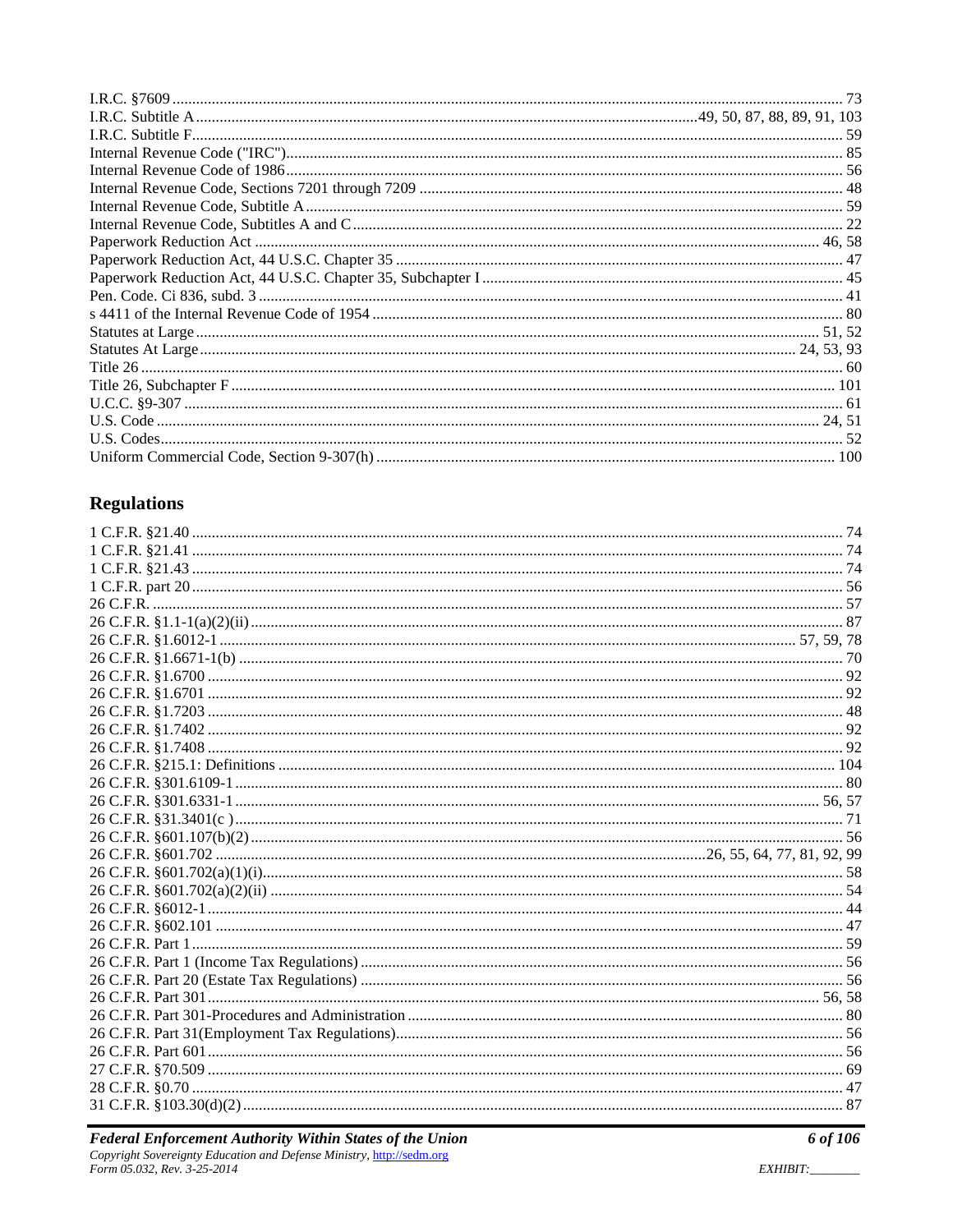| Federal Register24, 25, 26, 27, 45, 46, 49, 53, 55, 56, 59, 60, 63, 64, 75, 76, 77, 79, 81, 89, 92, 93, 97, 98, 99, 100 |  |
|-------------------------------------------------------------------------------------------------------------------------|--|
|                                                                                                                         |  |
|                                                                                                                         |  |

### **Rules**

#### **Cases**

| Ashton v. Cameron County Water Improvement District No. 1, 298 U.S. 513, 56 S.Ct. 892 (1936) 61, 103 |  |
|------------------------------------------------------------------------------------------------------|--|
|                                                                                                      |  |
|                                                                                                      |  |
|                                                                                                      |  |
|                                                                                                      |  |
|                                                                                                      |  |
|                                                                                                      |  |
|                                                                                                      |  |
|                                                                                                      |  |
|                                                                                                      |  |
|                                                                                                      |  |
|                                                                                                      |  |
|                                                                                                      |  |
|                                                                                                      |  |
|                                                                                                      |  |
|                                                                                                      |  |
|                                                                                                      |  |
|                                                                                                      |  |
|                                                                                                      |  |
|                                                                                                      |  |
|                                                                                                      |  |
|                                                                                                      |  |
|                                                                                                      |  |
|                                                                                                      |  |
|                                                                                                      |  |
|                                                                                                      |  |
|                                                                                                      |  |
|                                                                                                      |  |
|                                                                                                      |  |
|                                                                                                      |  |
|                                                                                                      |  |
|                                                                                                      |  |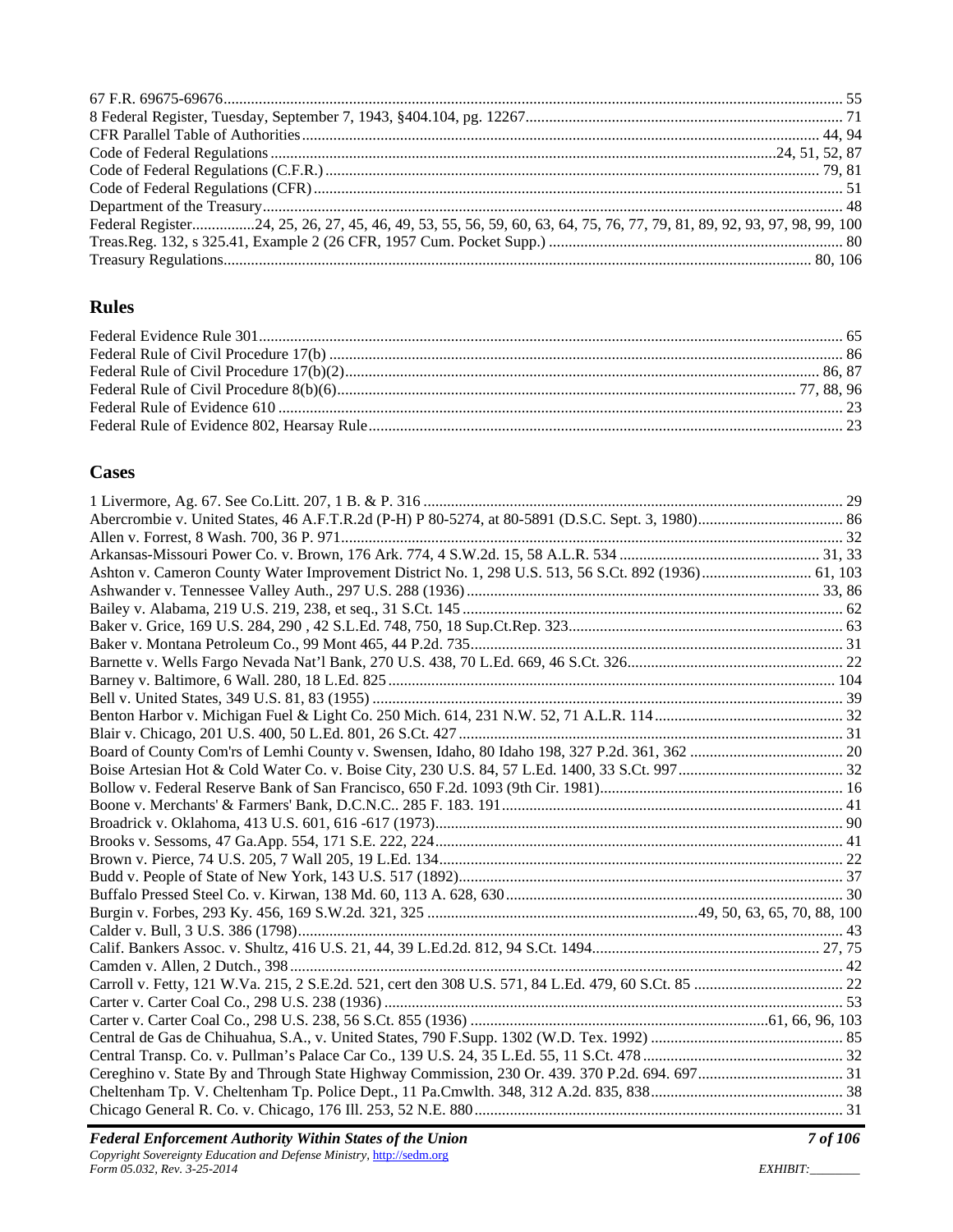| Clarksburg Electric Light Co. v. Clarksburg, 47 W.Va. 739, 35 S.E. 994, error dismd (US) 46 L.Ed. 1267, 22 S.Ct. 942. 32 |  |
|--------------------------------------------------------------------------------------------------------------------------|--|
|                                                                                                                          |  |
|                                                                                                                          |  |
|                                                                                                                          |  |
|                                                                                                                          |  |
|                                                                                                                          |  |
|                                                                                                                          |  |
|                                                                                                                          |  |
|                                                                                                                          |  |
|                                                                                                                          |  |
|                                                                                                                          |  |
| Commissioner of Internal Revenue v. Glenshaw Glass Co., 348 U.S. 426, 431, 75 S.Ct. 473, 476, 99 L.Ed. 483  80           |  |
|                                                                                                                          |  |
|                                                                                                                          |  |
|                                                                                                                          |  |
|                                                                                                                          |  |
|                                                                                                                          |  |
|                                                                                                                          |  |
|                                                                                                                          |  |
|                                                                                                                          |  |
|                                                                                                                          |  |
|                                                                                                                          |  |
|                                                                                                                          |  |
|                                                                                                                          |  |
|                                                                                                                          |  |
|                                                                                                                          |  |
|                                                                                                                          |  |
|                                                                                                                          |  |
|                                                                                                                          |  |
|                                                                                                                          |  |
|                                                                                                                          |  |
|                                                                                                                          |  |
|                                                                                                                          |  |
|                                                                                                                          |  |
|                                                                                                                          |  |
|                                                                                                                          |  |
|                                                                                                                          |  |
|                                                                                                                          |  |
|                                                                                                                          |  |
|                                                                                                                          |  |
|                                                                                                                          |  |
|                                                                                                                          |  |
|                                                                                                                          |  |
|                                                                                                                          |  |
|                                                                                                                          |  |
|                                                                                                                          |  |
|                                                                                                                          |  |
|                                                                                                                          |  |
|                                                                                                                          |  |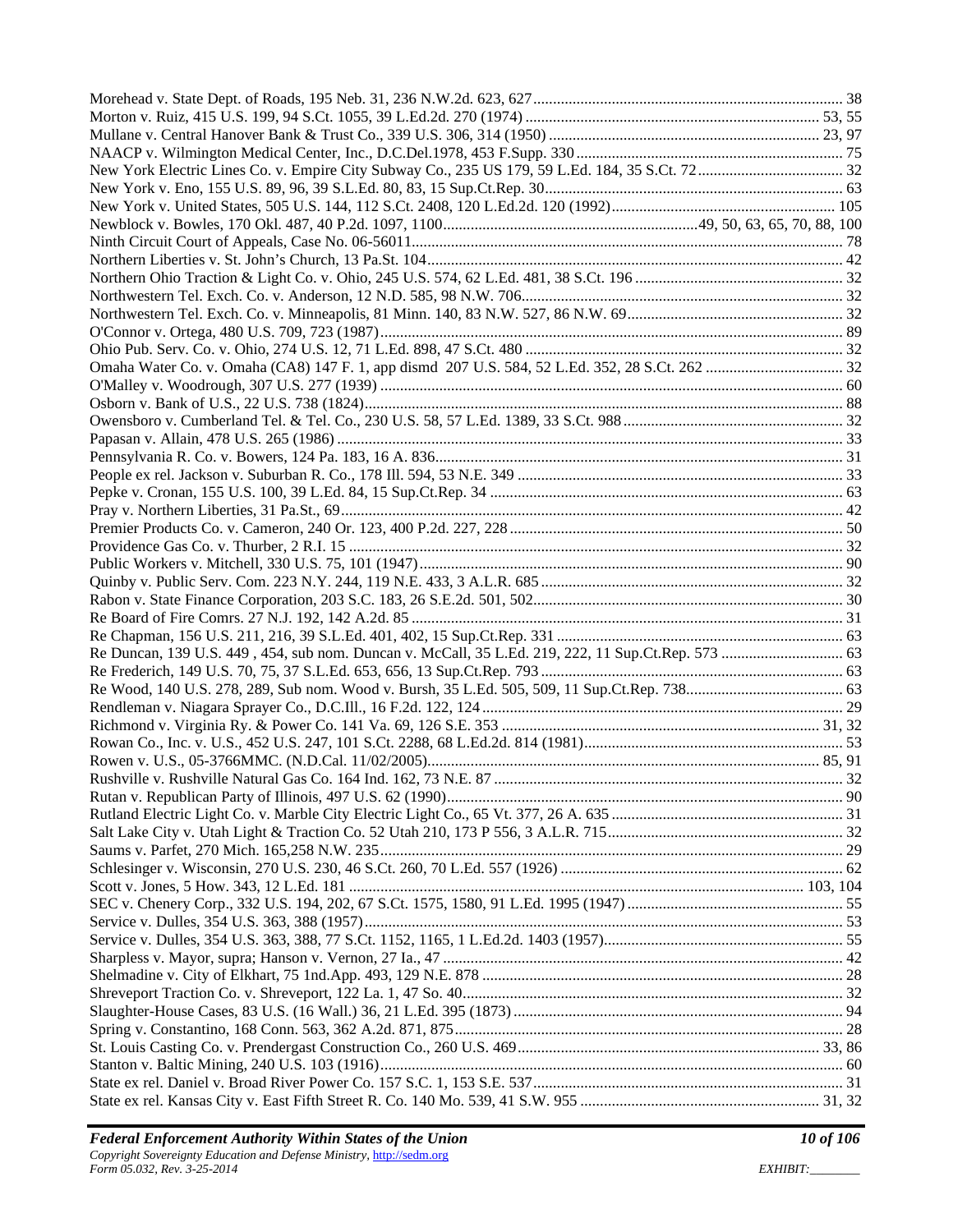| State ex rel. Martin v. Ohio Electric Power Co., 35 Ohio.App. 481, 172 N.E. 615, affd 121 Ohio.St. 235, 167 N.E. 877 33  |  |
|--------------------------------------------------------------------------------------------------------------------------|--|
|                                                                                                                          |  |
|                                                                                                                          |  |
|                                                                                                                          |  |
|                                                                                                                          |  |
|                                                                                                                          |  |
|                                                                                                                          |  |
|                                                                                                                          |  |
|                                                                                                                          |  |
|                                                                                                                          |  |
|                                                                                                                          |  |
|                                                                                                                          |  |
|                                                                                                                          |  |
|                                                                                                                          |  |
|                                                                                                                          |  |
|                                                                                                                          |  |
| U.S. v. Bartrug, E.D.Va.1991, 777 F.Supp. 1290, affirmed 976 F.2d. 727, certiorari denied 113 S.Ct. 1659, 507 U.S. 1010, |  |
|                                                                                                                          |  |
|                                                                                                                          |  |
|                                                                                                                          |  |
|                                                                                                                          |  |
|                                                                                                                          |  |
|                                                                                                                          |  |
|                                                                                                                          |  |
|                                                                                                                          |  |
|                                                                                                                          |  |
|                                                                                                                          |  |
|                                                                                                                          |  |
|                                                                                                                          |  |
|                                                                                                                          |  |
|                                                                                                                          |  |
|                                                                                                                          |  |
|                                                                                                                          |  |
|                                                                                                                          |  |
|                                                                                                                          |  |
|                                                                                                                          |  |
|                                                                                                                          |  |
|                                                                                                                          |  |
|                                                                                                                          |  |
|                                                                                                                          |  |
|                                                                                                                          |  |
|                                                                                                                          |  |
|                                                                                                                          |  |
|                                                                                                                          |  |
|                                                                                                                          |  |
|                                                                                                                          |  |
|                                                                                                                          |  |
| Virginia-Western Power Co. v. Commonwealth, 125 Va. 469, 99 S.E. 723, 9 A.L.R. 1148, cert den 251 U.S. 557, 64 L.Ed.     |  |
|                                                                                                                          |  |
|                                                                                                                          |  |
|                                                                                                                          |  |
|                                                                                                                          |  |
|                                                                                                                          |  |
|                                                                                                                          |  |
|                                                                                                                          |  |
|                                                                                                                          |  |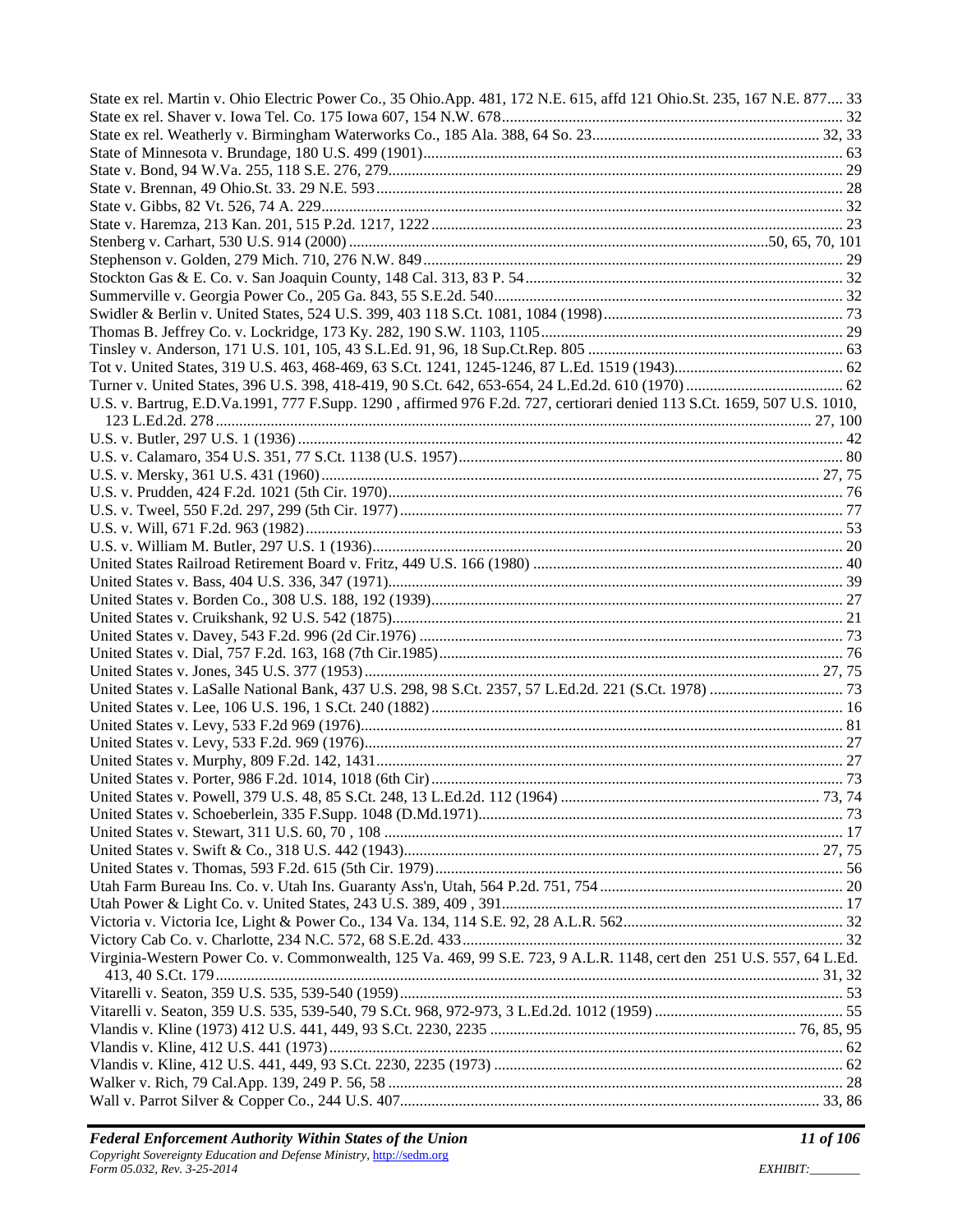# **Other Authorities**

| 2A N. Singer, Sutherland on Statutes and Statutory Construction § 47.07, p. 152, and n. 10 (5th ed. 1992)  70, 101   |  |
|----------------------------------------------------------------------------------------------------------------------|--|
|                                                                                                                      |  |
|                                                                                                                      |  |
|                                                                                                                      |  |
|                                                                                                                      |  |
|                                                                                                                      |  |
| Administrative Law and Process in a Nutshell, Fourth Edition, Ernest Gellhorn and Ronald M. Levin, 1997, ISBN 0-314- |  |
|                                                                                                                      |  |
|                                                                                                                      |  |
|                                                                                                                      |  |
|                                                                                                                      |  |
|                                                                                                                      |  |
|                                                                                                                      |  |
|                                                                                                                      |  |
|                                                                                                                      |  |
|                                                                                                                      |  |
|                                                                                                                      |  |
|                                                                                                                      |  |
|                                                                                                                      |  |
|                                                                                                                      |  |
|                                                                                                                      |  |
|                                                                                                                      |  |
|                                                                                                                      |  |
|                                                                                                                      |  |
|                                                                                                                      |  |
|                                                                                                                      |  |
|                                                                                                                      |  |
|                                                                                                                      |  |
|                                                                                                                      |  |
|                                                                                                                      |  |
|                                                                                                                      |  |
|                                                                                                                      |  |
|                                                                                                                      |  |
|                                                                                                                      |  |
|                                                                                                                      |  |
| Demand for Verified Evidence of "Trade or Business" Activity: Currency Transaction Report, Form #04.008  91          |  |
|                                                                                                                      |  |
|                                                                                                                      |  |
|                                                                                                                      |  |
|                                                                                                                      |  |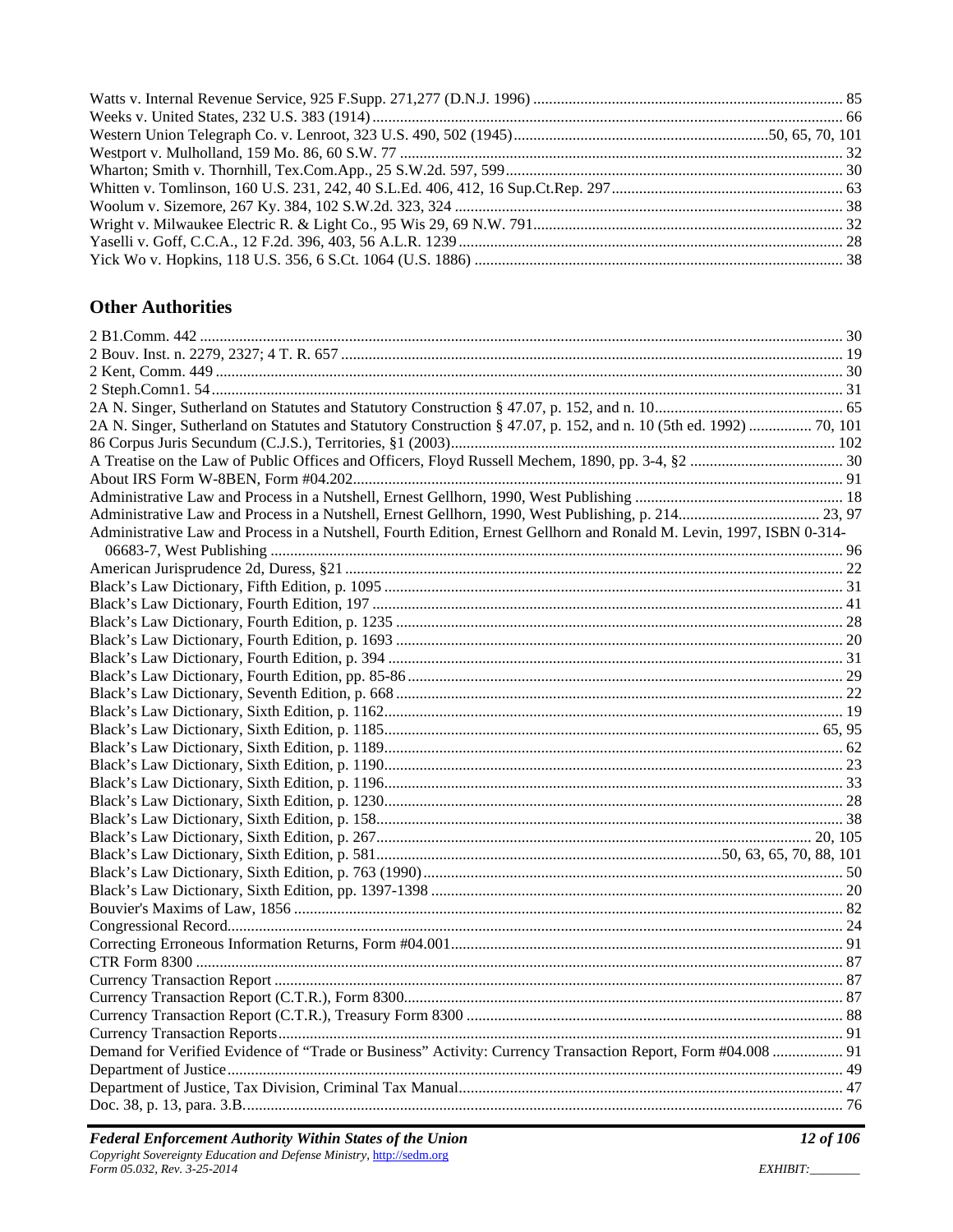| Foundations of Freedom Course, Form #12.021, Video 4: Willful Government Deception and Propaganda  82 |  |
|-------------------------------------------------------------------------------------------------------|--|
|                                                                                                       |  |
|                                                                                                       |  |
|                                                                                                       |  |
|                                                                                                       |  |
|                                                                                                       |  |
|                                                                                                       |  |
|                                                                                                       |  |
|                                                                                                       |  |
|                                                                                                       |  |
|                                                                                                       |  |
|                                                                                                       |  |
|                                                                                                       |  |
|                                                                                                       |  |
|                                                                                                       |  |
|                                                                                                       |  |
|                                                                                                       |  |
|                                                                                                       |  |
|                                                                                                       |  |
|                                                                                                       |  |
|                                                                                                       |  |
|                                                                                                       |  |
|                                                                                                       |  |
|                                                                                                       |  |
|                                                                                                       |  |
|                                                                                                       |  |
|                                                                                                       |  |
|                                                                                                       |  |
|                                                                                                       |  |
|                                                                                                       |  |
|                                                                                                       |  |
|                                                                                                       |  |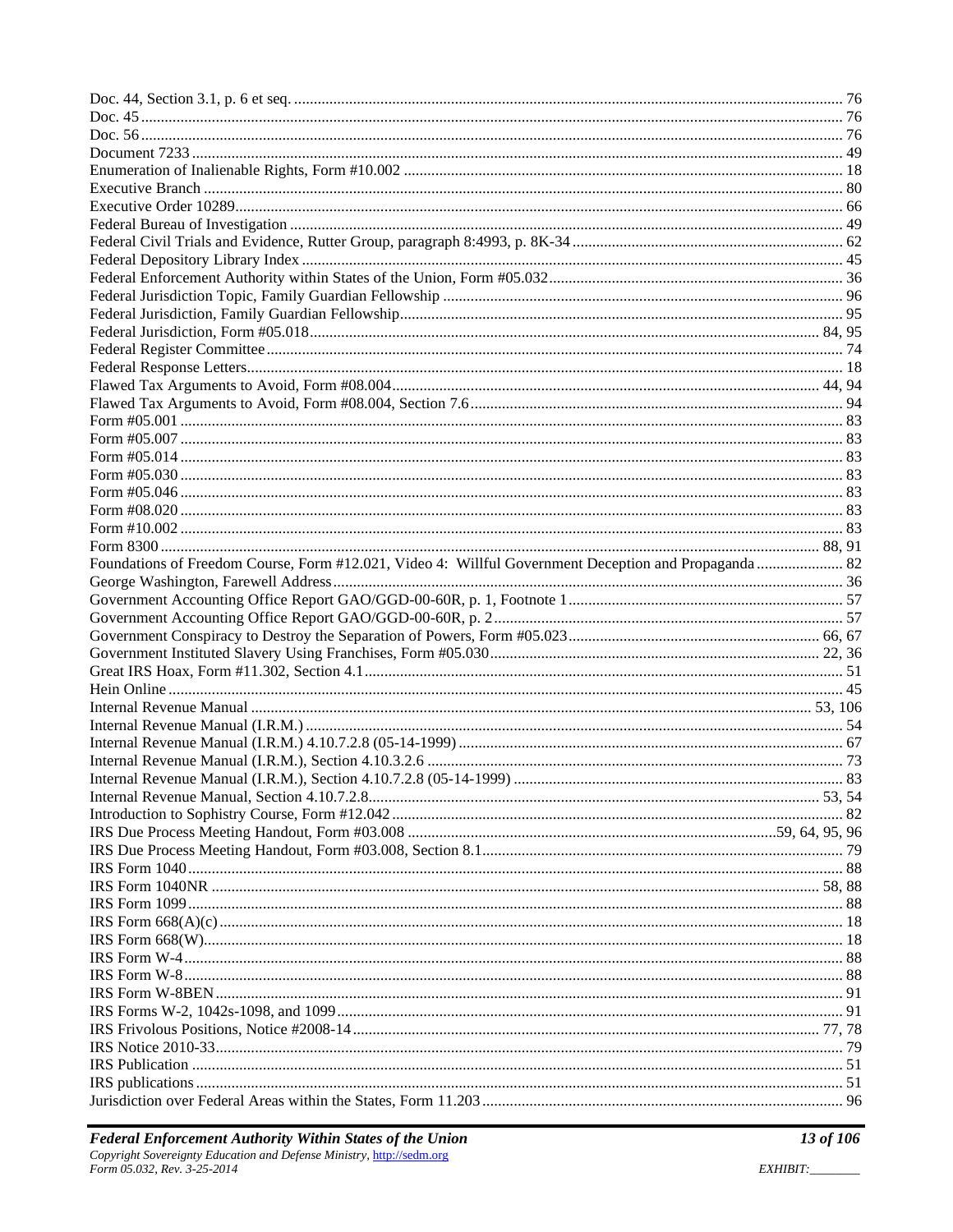| Rutter Group Practice Guide-Federal Civil Trials and Evidence, paragraph 8:4993, page 8K-34 76, 85, 95 |  |
|--------------------------------------------------------------------------------------------------------|--|
|                                                                                                        |  |
|                                                                                                        |  |
|                                                                                                        |  |
|                                                                                                        |  |
|                                                                                                        |  |
|                                                                                                        |  |
|                                                                                                        |  |
|                                                                                                        |  |
|                                                                                                        |  |
|                                                                                                        |  |
|                                                                                                        |  |
|                                                                                                        |  |
|                                                                                                        |  |
|                                                                                                        |  |
|                                                                                                        |  |
|                                                                                                        |  |
|                                                                                                        |  |
|                                                                                                        |  |
|                                                                                                        |  |
|                                                                                                        |  |
|                                                                                                        |  |
|                                                                                                        |  |
|                                                                                                        |  |
|                                                                                                        |  |
|                                                                                                        |  |
|                                                                                                        |  |
|                                                                                                        |  |
|                                                                                                        |  |
|                                                                                                        |  |
|                                                                                                        |  |
|                                                                                                        |  |
|                                                                                                        |  |
|                                                                                                        |  |
|                                                                                                        |  |
|                                                                                                        |  |
|                                                                                                        |  |
|                                                                                                        |  |
|                                                                                                        |  |
|                                                                                                        |  |
|                                                                                                        |  |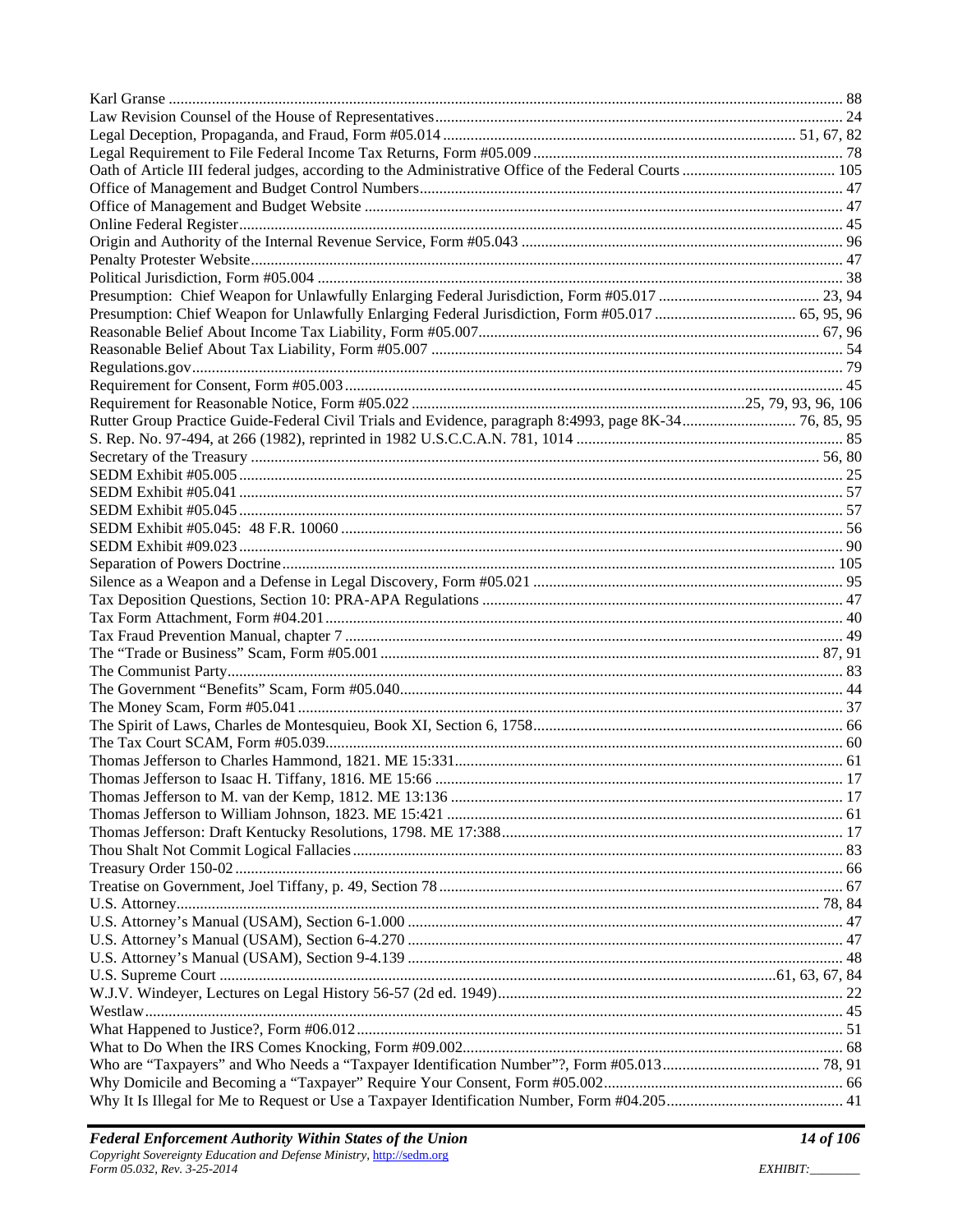| Why the Government Can't Lawfully Assess Human Beings With an Income Tax Liability Without Their Consent, Form   |  |
|------------------------------------------------------------------------------------------------------------------|--|
|                                                                                                                  |  |
|                                                                                                                  |  |
| Why Your Government is Either a Thief or You are a "Public Officer" for Income Tax Purposes, Form #05.008 45, 59 |  |

# **Scriptures**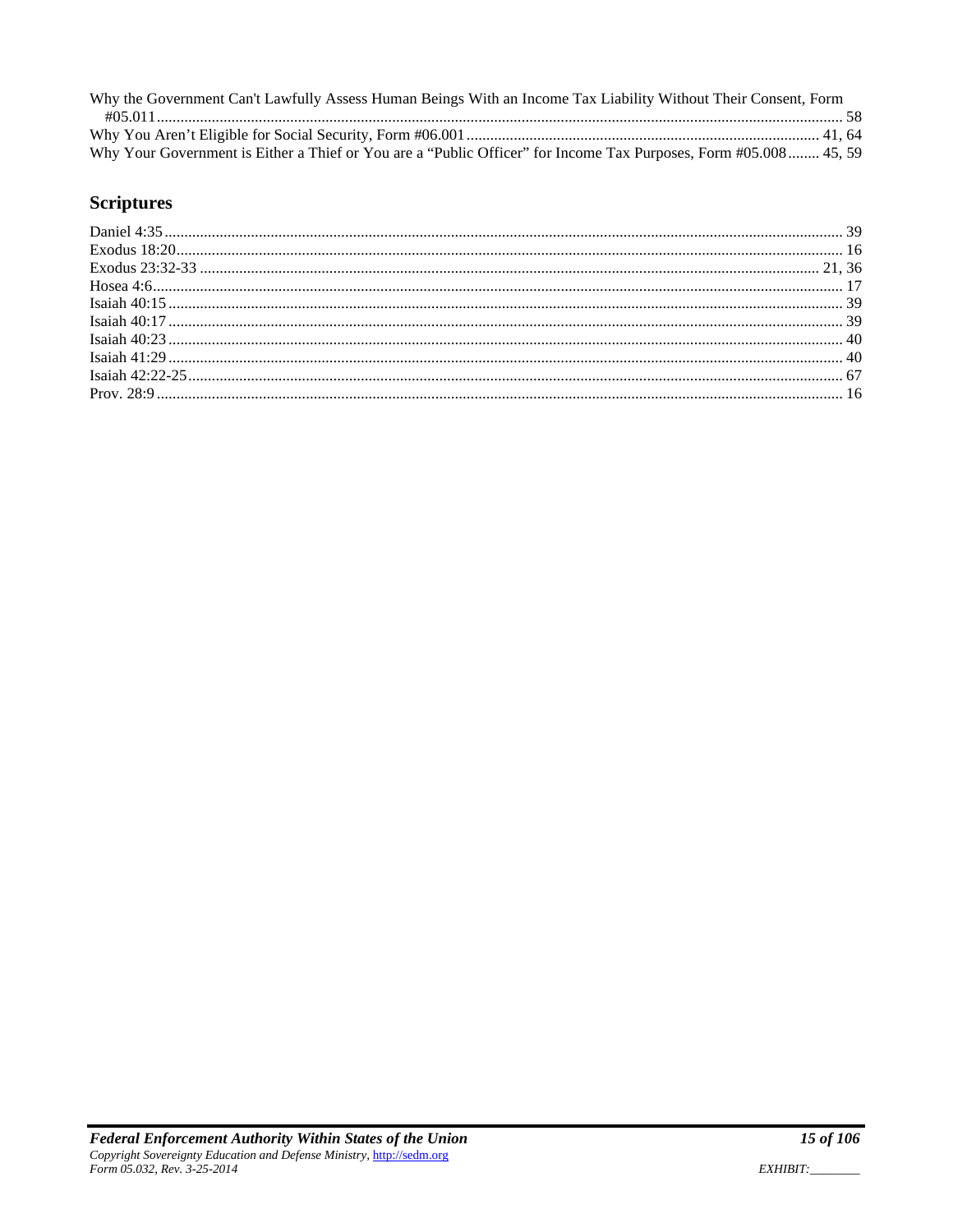#### **1 Introduction**

There is much controversy in the courts over what gives the federal government jurisdiction to enforce federal law within states of the Union. Most Americans are not educated about law in any public school and can go all the way through graduate school without learning any law. This makes them very easy prey for the unlawful exploitation of those employed by the government who are charged with enforcing the law. The knee jerk reaction of most Americans to any attempt to enforce the law by any government official consequently is usually blind, unquestioning allegiance, which in most cases results in the unlawful enlargement of federal jurisdiction, power, and control over the populace far beyond that contemplated by the Founding Fathers in drafting the Constitution of the United States of America. Below are some authorities on this important subject:

> *"The government of the United States has been emphatically termed a government of laws, and not of men." [Marbury v. Madison, 5 U.S. 137; 1 Cranch 137, 2 L.Ed. 60 (1803) \_\_\_\_\_\_\_\_\_\_\_\_\_\_\_\_\_\_\_\_\_\_\_\_\_\_\_\_\_\_\_\_\_\_\_\_\_\_\_\_\_\_\_\_\_\_\_\_\_\_\_\_\_\_\_\_\_\_\_\_\_\_\_\_\_\_\_\_\_\_\_\_\_\_\_\_\_\_\_\_\_\_\_\_\_\_*

*"No man [including a judge] in this country is so high that he is above the law. No officer of the law [such as YOU, a "public officer"] may set that law at defiance with impunity [by ignoring or evading his duties under it]. All the officers of the government, from the highest to the lowest, are creatures of the law and are bound to obey it. It is the only supreme power in our system of government, and every man who by accepting office participates in its functions is only the more strongly bound to submit to that supremacy, and to observe the limitations which it imposes upon the exercise of the authority which it gives," 106 U.S., at 220. "Shall it be said... that the courts cannot give remedy when the Citizen has been deprived of his property [or his earnings from labor, which are also property] by force [and CONSTRUCTIVE FRAUD through OMISSION], his estate seized and converted to the use of the government without any lawful authority, without any process of law, and without any compensation, because the president has ordered it and his officers are in possession? If such be the law of this country, it sanctions a tyranny which has no existence in the monarchies of Europe, nor in any other government which has a just claim to well-regulated liberty and the protection of personal rights," 106 U.S., at 220, 221.* 

*\_\_\_\_\_\_\_\_\_\_\_\_\_\_\_\_\_\_\_\_\_\_\_\_\_\_\_\_\_\_\_\_\_\_\_\_\_\_\_\_\_\_\_\_\_\_\_\_\_\_\_\_\_\_\_\_\_\_\_\_\_\_\_\_\_\_\_\_\_\_\_\_\_\_\_\_\_\_\_\_\_\_\_\_\_\_* 

*\_\_\_\_\_\_\_\_\_\_\_\_\_\_\_\_\_\_\_\_\_\_\_\_\_\_\_\_\_\_\_\_\_\_\_\_\_\_\_\_\_\_\_\_\_\_\_\_\_\_\_\_\_\_\_\_\_\_\_\_\_\_\_\_\_\_\_\_\_\_\_\_\_\_\_\_\_\_\_\_\_\_\_\_\_\_* 

*[United States v. Lee, 106 U.S. 196, 1 S.Ct. 240 (1882)]* 

 *"Every citizen of the United States is supposed to know the law. ." [Floyd Acceptances, 7 Wall (74 U.S. 169) 666 (1869)]* 

*"All persons in the United States are chargeable with knowledge of the Statutes-at-Large....[I]t is well established that anyone who deals with the government assumes the risk that the agent acting in the government's behalf has exceeded the bounds of his authority," [Bollow v. Federal Reserve Bank of San Francisco, 650 F.2d. 1093 (9th Cir. 1981)]* 

There is a good reason why in a society of law such as we have all citizens are required and presumed to know the law. The reason is that they are the sovereigns for whom our public servants work and the law is the only method by which the activities of these public servants can be directed and controlled. Those who through ignorance, dumbing-down in the public schools, and neglect do not know what the law requires their public servants to do cannot properly:

- 1. Supervise the activities of their public servants.
- 2. Recognize when their public servants are exceeding their lawful authority and committing a tort.
- 3. Expect a government that remains limited and does not unlawfully expand is authority and control over the populace under the "color of law".

The above explains why the Bible condemns ignorance and especially ignorance of the law:

*"One who turns his ear from hearing the law, even his prayer is an abomination." [Prov. 28:9, Bible, NKJV]* 

*"And thou shalt teach them ordinances and laws [of both* God *and* man*], and shalt shew them the way wherein they must walk, and the work [of obedience to God] that they must do." [*Exodus 18:20*, Bible, NKJV]* 

*"…it is not good for a soul to be without knowledge," [Prov. 19:2, Bible, NKJV]*